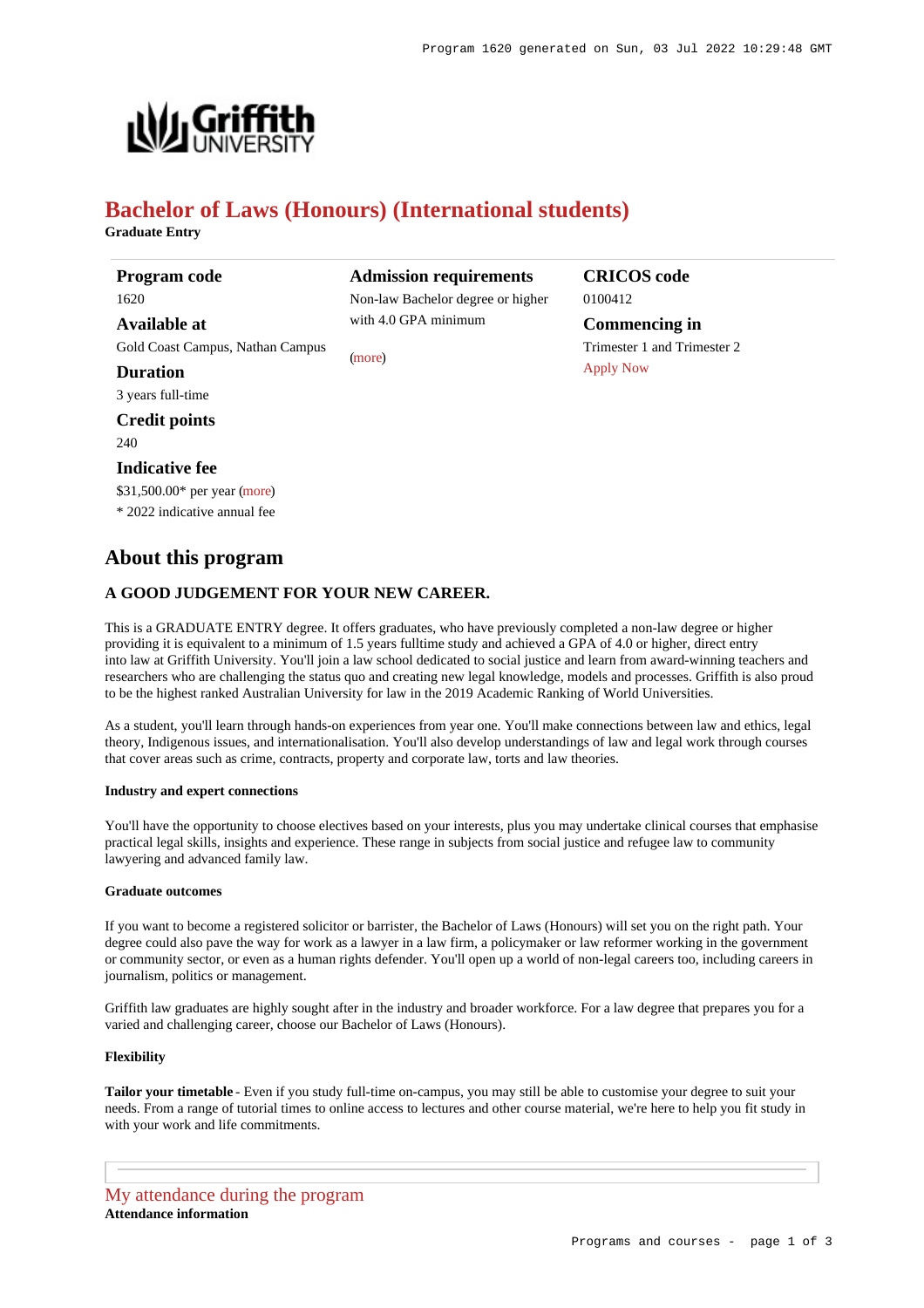The graduate entry Bachelor of Laws (Honours) is offered full-time on-campus at the Nathan and Gold Coast campuses.

As a full-time student, you will generally attend 10-15 hours of scheduled classes per week throughout the trimester. Classes may be scheduled during the day and early evening throughout the week.

Some law electives are based at the Gold Coast, Nathan and South Bank campuses. Some electives are offered online and a few law electives are run in intensive mode including in Trimester 3. Intensive mode means that classes may be compacted over a week or over several weekends. Some law electives are 'clinics' which typically involve work off-campus.

#### **Studying amid COVID-19**

The University's Mandatory COVID-19 Vaccination or Testing policy is under review and consultation and will be suspended from 14/4/2022. Please visit [Studying amid COVID-19](https://www.griffith.edu.au/coronavirus/studying-amid-covid-19) for more information.

If you are an International student on a student visa, you must ensure that you enrol in a way that will allow you to complete your enrolment within the expected program duration as stated on your Confirmation of Enrolment (CoE).

#### **Work-integrated learning**

The Bachelor of Laws (Honours) provides the opportunity for optional work-integrated learning through its variety of clinic courses.

# [My career opportunities](https://www148.griffith.edu.au/programs-courses/Program/1620/Overview/International#opportunities)

**My career opportunities**

#### **Key employment sectors\***

- Professional, Scientific and Technical Services
- Public Administration and Safety
- Financial and Insurance Services

#### **Potential job outcomes**

- Solicitor
- Barrister
- Policy adviser
- Human rights lawyer
- Journalist
- Political analyst
- Management consultant

*\*Source: [Australian Government Job Outlook](https://joboutlook.gov.au/).*

### [Professional recognition](https://www148.griffith.edu.au/programs-courses/Program/1620/Overview/International#recognition)

## **Professional recognition**

To be eligible for admission as a solicitor, a person must complete an approved Bachelor of Laws or Juris Doctor degree (undertaken approved practical legal training via a practical legal training course or supervised traineeship at a law firm) and be able to satisfy the Legal Practitioners Admissions Board and the Supreme Court of their fitness to practise law.

• Oueensland Law Society

**Canada:** Griffith's law degree is accepted for entry into the legal profession in Canada's common law provinces, when accompanied by a Certificate of Qualification from the National Committee on Accreditation (NCA) of the Federation of Law Societies of Canada. You must ensure you complete the five Canadian Law courses to help you prepare for the NCA exams while gaining credit towards your law degree.

[Federation of Law Societies of Canada](http://flsc.ca/)

**Malaysia (Sabah and Sarawak):** Students from Sabah or Sarawak who have a Griffith law degree and wish to return to Sabah or Sarawak to practise law may do so providing they gain admission to practice in an Australian jurisdiction first and then fulfil additional requirements upon their return to Sabah or Sarawak.

**Fiji:** All Australian law degrees are recognised in Fiji. Graduates must also complete their Practical Legal Training to be admitted to practice law in Fiji.

**Papua New Guinea (PNG):** All Australian law degrees are recognised in PNG. Graduates that are not citizens of PNG must complete their Practical Legal Training, have three years' post admission experience, and complete three exams on PNG law to be admitted to practice law in PNG.